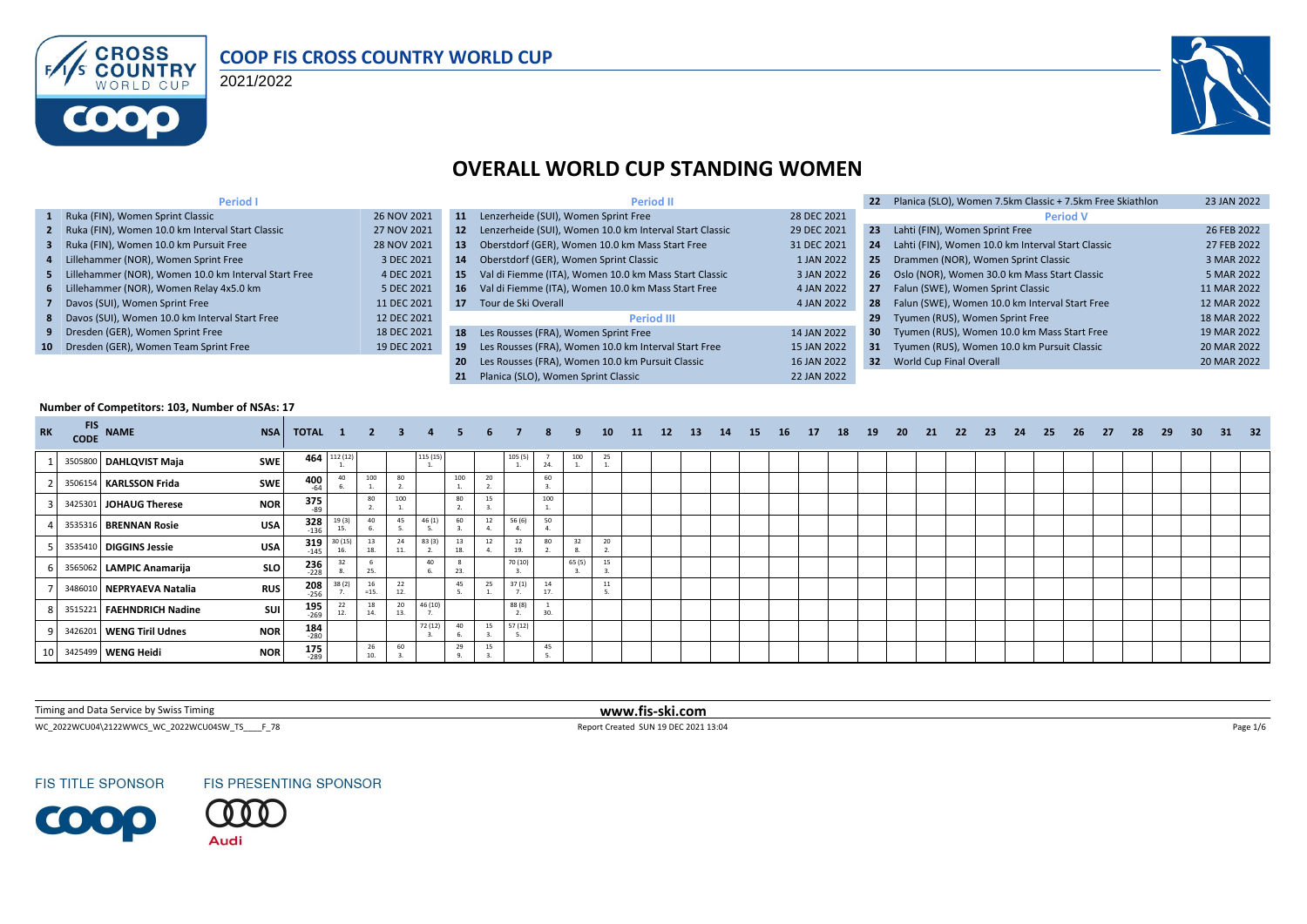





| <b>RK</b> | FIS NAME<br><b>NSA</b>                          | TOTAL 1              |                                          | - 2                  | 3              |                    |                      |                        |                       |                |                | 10                    | 11 | 12 <sup>2</sup> | <b>13</b> | 14 | -15 | <b>16</b> | <b>17</b> | 18 | <b>19</b> | <b>20</b> | 21 | 22 | -23 | 24 | 25 | 26 | 27 | 28 | -29 | -30 | 31 | 32 |
|-----------|-------------------------------------------------|----------------------|------------------------------------------|----------------------|----------------|--------------------|----------------------|------------------------|-----------------------|----------------|----------------|-----------------------|----|-----------------|-----------|----|-----|-----------|-----------|----|-----------|-----------|----|----|-----|----|----|----|----|----|-----|-----|----|----|
| 11        | 3205460 HENNIG Katharina<br><b>GER</b>          | $157$ <sub>307</sub> | $\frac{3}{28}$ .                         | 60<br>3.             | $\frac{36}{7}$ |                    | 20<br>13.            | 9<br>7.                |                       | $\frac{29}{9}$ |                |                       |    |                 |           |    |     |           |           |    |           |           |    |    |     |    |    |    |    |    |     |     |    |    |
| 12        | 3505990 ANDERSSON Ebba<br><b>SWE</b>            | $156 \atop -308$     |                                          | 50<br>$\mathbf{A}$   | 40<br>6.       |                    | 36<br>7 <sub>1</sub> | 20<br>2 <sup>1</sup>   |                       | 10<br>21.      |                |                       |    |                 |           |    |     |           |           |    |           |           |    |    |     |    |    |    |    |    |     |     |    |    |
| 13        | 3185256 PARMAKOSKI Krista<br><b>FIN</b>         | $150$<br>$-314$      | 26(6)<br>13.                             | 45<br>5.             | 50<br>4.       |                    |                      |                        | 14<br>17.             | 15<br>16.      |                |                       |    |                 |           |    |     |           |           |    |           |           |    |    |     |    |    |    |    |    |     |     |    |    |
| 14        | 3506105 HAGSTROEM Johanna<br><b>SWE</b>         | $137$ <sub>327</sub> | $\frac{88(8)}{2}$                        |                      |                | $\frac{30(6)}{11}$ |                      |                        | 19(4)<br>16.          |                |                |                       |    |                 |           |    |     |           |           |    |           |           |    |    |     |    |    |    |    |    |     |     |    |    |
| 15        | <b>GER</b><br>3205403 CARL Victoria             | $134$ 330            |                                          | 24<br>11.            | 26<br>10.      | 10<br>21.          | 24<br>11.            | 9<br>7.                | 6<br>25.              | 22<br>12.      | 13<br>18.      |                       |    |                 |           |    |     |           |           |    |           |           |    |    |     |    |    |    |    |    |     |     |    |    |
| 16        | 3485933 SORINA Tatiana<br><b>RUS</b>            | 123<br>$-341$        | 6<br>25.                                 | 32<br>8.             |                | 8<br>23.           | 32<br>8.             | 25<br>1.               |                       | 20<br>13.      |                |                       |    |                 |           |    |     |           |           |    |           |           |    |    |     |    |    |    |    |    |     |     |    |    |
| 17        | SWE<br>3506008 RIBOM Emma                       | $121$ <sub>343</sub> |                                          |                      |                | 55 (5)<br>4.       | -6<br>$=25.$         | 20<br>2.               | 40<br>6.              |                |                |                       |    |                 |           |    |     |           |           |    |           |           |    |    |     |    |    |    |    |    |     |     |    |    |
| 18        | SWE<br>3505809 SUNDLING Jonna                   | $120$ <sub>344</sub> |                                          |                      |                |                    |                      |                        |                       |                | 95(15)         | 25<br>1.              |    |                 |           |    |     |           |           |    |           |           |    |    |     |    |    |    |    |    |     |     |    |    |
| 19        | 3426200 WENG Lotta Udnes<br><b>NOR</b>          | $118$ <sub>346</sub> | 24<br>11.                                | 16<br>$=15.$         |                | 32<br>8.           | 16<br>15.            | 10<br>6.               | 20<br>13.             |                |                |                       |    |                 |           |    |     |           |           |    |           |           |    |    |     |    |    |    |    |    |     |     |    |    |
| 20        | 3486239 STUPAK Yulia<br><b>RUS</b>              | $115$ <sub>349</sub> | $\begin{array}{c} 26 \\ 10. \end{array}$ | 29<br>9.             |                |                    | 9<br>22.             | 25<br>1.               | 26(2)<br>11.          |                |                |                       |    |                 |           |    |     |           |           |    |           |           |    |    |     |    |    |    |    |    |     |     |    |    |
| 21        | 3426496 MYHRVOLD Mathilde<br><b>NOR</b>         | $\frac{114}{350}$    | 9<br>22.                                 |                      |                | 18<br>14.          |                      |                        | 26<br>10.             |                | 51(6)<br>-5.   | 10<br>6.              |    |                 |           |    |     |           |           |    |           |           |    |    |     |    |    |    |    |    |     |     |    |    |
| 22        | 3185168 NISKANEN Kerttu<br><b>FIN</b>           | $114$<br>350         |                                          | 36<br>$\overline{7}$ | 29<br>9.       |                    | 22<br>12.            | 11<br>-5.              |                       | 16<br>15.      |                |                       |    |                 |           |    |     |           |           |    |           |           |    |    |     |    |    |    |    |    |     |     |    |    |
| 23        | 3565055 UREVC Eva<br>SLO                        | $113$<br>$-351$      | $\frac{4}{27}$ .                         |                      |                |                    |                      |                        | 44 (15)               |                | 50 (10)<br>-6. | 15<br>$\mathbf{3}$    |    |                 |           |    |     |           |           |    |           |           |    |    |     |    |    |    |    |    |     |     |    |    |
| 24        | 3425365 FALLA Maiken Caspersen<br><b>NOR</b>    | $106 - 358$          | 70 (10)<br>3.                            |                      |                | 26<br>10.          |                      | $10\,$<br>6.           |                       |                |                |                       |    |                 |           |    |     |           |           |    |           |           |    |    |     |    |    |    |    |    |     |     |    |    |
| 25        | 3185551 JOENSUU Jasmi<br><b>FIN</b>             | $\frac{99}{365}$     | 29<br>$\alpha$                           | 5<br>26.             |                | 22<br>12.          |                      | 11<br>$\sim$           | $\overline{4}$<br>27. |                | 16<br>15.      | 12<br>4.              |    |                 |           |    |     |           |           |    |           |           |    |    |     |    |    |    |    |    |     |     |    |    |
| 26        | 3505998 OLSSON Moa<br>SWE                       | $89 - 375$           |                                          | 22<br>12.            | 32<br>8.       |                    | 15<br>16.            | 20<br>2.               |                       |                |                |                       |    |                 |           |    |     |           |           |    |           |           |    |    |     |    |    |    |    |    |     |     |    |    |
| 27        | 3535602 SWIRBUL Hailey<br><b>USA</b>            | $84 \over 380$       |                                          |                      | - 5<br>26.     |                    |                      | 12<br>4.               | 7<br>24.              | 40<br>6.       | 19(4)<br>16.   | <sup>1</sup><br>15.   |    |                 |           |    |     |           |           |    |           |           |    |    |     |    |    |    |    |    |     |     |    |    |
| 28        | 3427109   FOSSESHOLM Helene Marie<br><b>NOR</b> | $83$ <sub>381</sub>  |                                          |                      |                |                    | 50<br>$\Delta$       | 15<br>3.               |                       | 18<br>14.      |                |                       |    |                 |           |    |     |           |           |    |           |           |    |    |     |    |    |    |    |    |     |     |    |    |
| 29        | 3295193 LAURENT Greta<br><b>ITA</b>             | $83 - 381$           |                                          |                      |                | 37 (8)<br>9.       |                      |                        | 22<br>12.             |                | 22<br>12.      | $\overline{2}$<br>14. |    |                 |           |    |     |           |           |    |           |           |    |    |     |    |    |    |    |    |     |     |    |    |
| 30        | 3185579 MATINTALO Johanna<br><b>FIN</b>         | $80 - 384$           | 55 (5)<br>4.                             | 14<br>17.            |                |                    |                      | $11\,$<br>5.           |                       |                |                |                       |    |                 |           |    |     |           |           |    |           |           |    |    |     |    |    |    |    |    |     |     |    |    |
| 31        | 3535562 KERN Julia<br><b>USA</b>                | 79<br>$-385$         | $\begin{array}{c} 13 \\ 18. \end{array}$ |                      |                | 24(4)<br>13.       |                      | $12\,$<br>$\mathbf{A}$ |                       |                | 10(1)<br>22.   | 20<br>2.              |    |                 |           |    |     |           |           |    |           |           |    |    |     |    |    |    |    |    |     |     |    |    |

Timing and Data Service by Swiss Timing **www.fis-ski.com**

WC\_2022WCU04\2122WWCS\_WC\_2022WCU04SW\_TS\_\_\_\_F\_78 Report Created SUN 19 DEC 2021 13:04 Page 2/6

**FIS TITLE SPONSOR** 

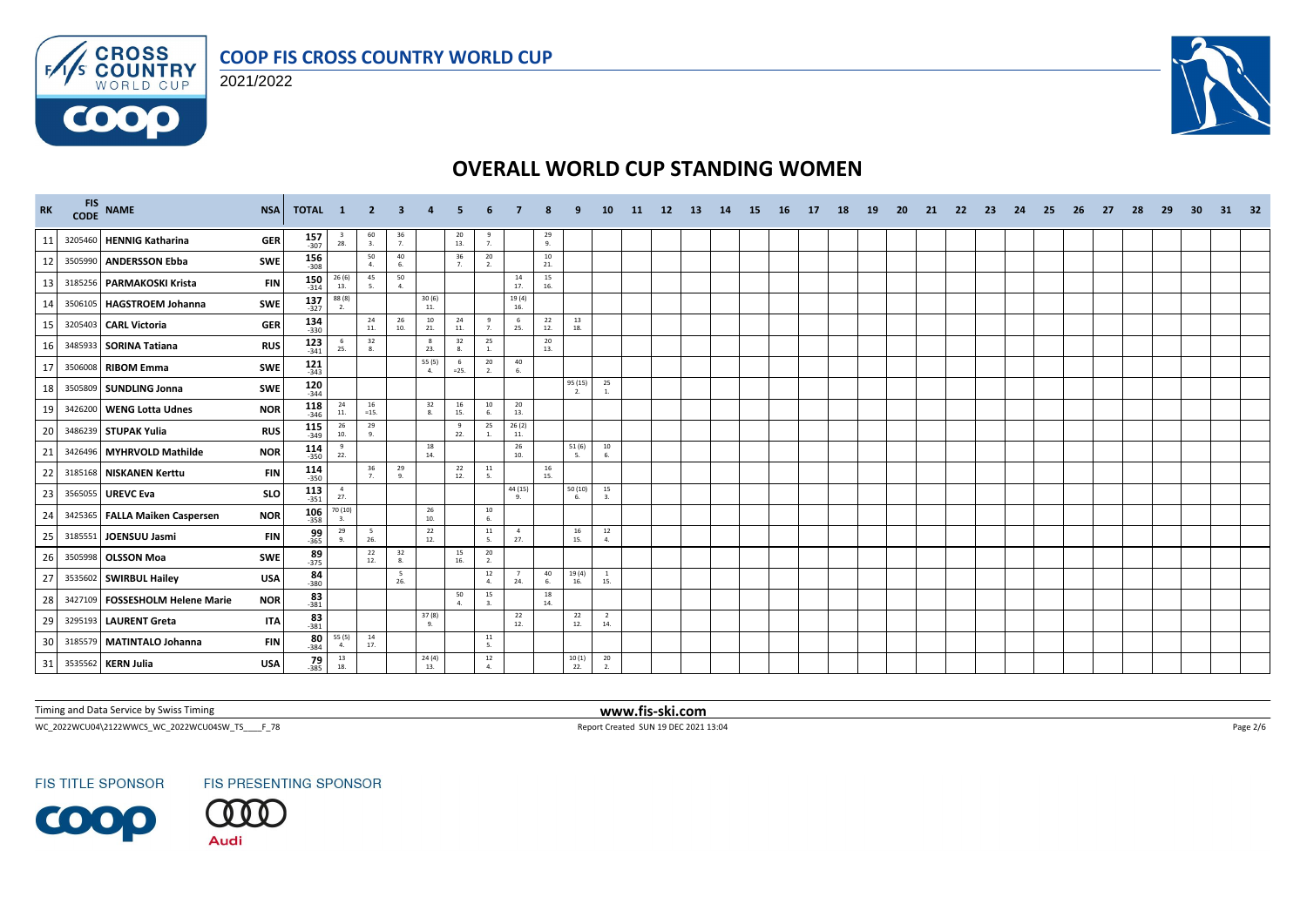





| <b>RK</b> |         | FIS NAME                          | <b>NSA</b> | <b>TOTAL</b>        | $\mathbf{1}$       | $\overline{2}$                           | 3          |                                |                       |                          |                        |                   |                                              | 10                                      | <b>11</b> | 12 | <b>13</b> | <b>14</b> | 15 | 16 | 17 | 18 | <b>19</b> | <b>20</b> | 21 | 22 | 23 | 24 | 25 | 26 | 27 | 28 | 29 | 30 | 31 | -32 |
|-----------|---------|-----------------------------------|------------|---------------------|--------------------|------------------------------------------|------------|--------------------------------|-----------------------|--------------------------|------------------------|-------------------|----------------------------------------------|-----------------------------------------|-----------|----|-----------|-----------|----|----|----|----|-----------|-----------|----|----|----|----|----|----|----|----|----|----|----|-----|
| 32        |         | 3426626 SKISTAD Kristine Stavaas  | <b>NOR</b> | $79 - 385$          |                    |                                          |            | $17(2)$<br>$16.$               |                       |                          |                        |                   | $\begin{array}{c} 52\ (2) \\ 4. \end{array}$ | $\begin{array}{c} 10 \\ 6. \end{array}$ |           |    |           |           |    |    |    |    |           |           |    |    |    |    |    |    |    |    |    |    |    |     |
| 33        |         | 3505828 DYVIK Anna                | SWE        | 66<br>$-398$        | 22(4)<br>14.       | $\begin{array}{c} 12 \\ 19. \end{array}$ |            |                                |                       |                          | 32<br>$\overline{8}$ . |                   |                                              |                                         |           |    |           |           |    |    |    |    |           |           |    |    |    |    |    |    |    |    |    |    |    |     |
| 34        |         | 3487065 STEPANOVA Veronika        | <b>RUS</b> | $65 - 399$          |                    |                                          |            |                                | 14<br>17.             | 25<br>1.                 |                        | 26<br>10.         |                                              |                                         |           |    |           |           |    |    |    |    |           |           |    |    |    |    |    |    |    |    |    |    |    |     |
| 35        |         | 3185447 LYLYNPERA Katri           | <b>FIN</b> | $\frac{60}{404}$    | 45<br>$\mathbf{S}$ |                                          |            |                                |                       | $\overline{4}$<br>12.    | ${\bf 11}$<br>20.      |                   |                                              |                                         |           |    |           |           |    |    |    |    |           |           |    |    |    |    |    |    |    |    |    |    |    |     |
| 36        |         | 3425421 HAGA Ragnhild             | <b>NOR</b> | $\frac{60}{404}$    |                    |                                          |            |                                | 26<br>10.             | $10\,$<br>6.             |                        | 24<br>11.         |                                              |                                         |           |    |           |           |    |    |    |    |           |           |    |    |    |    |    |    |    |    |    |    |    |     |
| 37        |         | 3205407 FINK Pia                  | <b>GER</b> | 55<br>$-409$        |                    | 11<br>20.                                | 16<br>15.  | $\overline{7}$<br>24.          | $\overline{a}$<br>27. | 9<br>7.                  |                        | $^{8}$<br>23.     |                                              |                                         |           |    |           |           |    |    |    |    |           |           |    |    |    |    |    |    |    |    |    |    |    |     |
| 38        | 3185828 | <b>KAHARA Jasmin</b>              | <b>FIN</b> | 51<br>$-413$        |                    |                                          |            | <sup>1</sup><br>30.            |                       | $\overline{4}$<br>12.    | 8<br>23.               |                   | 26<br>10.                                    | $\begin{array}{c} 12 \\ 4. \end{array}$ |           |    |           |           |    |    |    |    |           |           |    |    |    |    |    |    |    |    |    |    |    |     |
| 39        |         | 3425410 OESTBERG Ingvild Flugstad | <b>NOR</b> | 50<br>$-414$        |                    |                                          |            |                                | 18<br>14.             |                          |                        | 32<br>8.          |                                              |                                         |           |    |           |           |    |    |    |    |           |           |    |    |    |    |    |    |    |    |    |    |    |     |
| 40        |         | 3195263 QUINTIN Lena              | <b>FRA</b> | $49 - 415$          |                    |                                          |            |                                |                       |                          | 5<br>26.               |                   | 36 (12)<br>11.                               | $_{\rm 8}$<br>8.                        |           |    |           |           |    |    |    |    |           |           |    |    |    |    |    |    |    |    |    |    |    |     |
| 41        | 3055067 | <b>STADLOBER Teresa</b>           | <b>AUT</b> | $49 - 415$          |                    | 20<br>13.                                | 18<br>14.  |                                |                       |                          |                        | ${\bf 11}$<br>20. |                                              |                                         |           |    |           |           |    |    |    |    |           |           |    |    |    |    |    |    |    |    |    |    |    |     |
| 42        |         | 3205434 KREHL Sofie               | <b>GER</b> | $48$ <sub>416</sub> |                    |                                          | 12<br>19.  |                                | 11<br>20.             | $\overline{7}$<br>9.     |                        |                   | 11<br>20.                                    | $\overline{7}$<br>9.                    |           |    |           |           |    |    |    |    |           |           |    |    |    |    |    |    |    |    |    |    |    |     |
| 43        |         | 3515087 van der GRAAFF Laurien    | SUI        | 48<br>$-416$        |                    |                                          |            | 12<br>19.                      |                       |                          | 18<br>14.              |                   | 13(3)<br>21.                                 | 5<br>11.                                |           |    |           |           |    |    |    |    |           |           |    |    |    |    |    |    |    |    |    |    |    |     |
| 44        |         | 3295241 GANZ Caterina             | <b>ITA</b> | 47<br>$-417$        | - 2<br>29.         | $\overline{4}$<br>27.                    | 9<br>22.   | $\mathbf{q}$<br>22.            | $\overline{2}$<br>29. | $5\overline{5}$<br>$11.$ | 16<br>15.              |                   |                                              |                                         |           |    |           |           |    |    |    |    |           |           |    |    |    |    |    |    |    |    |    |    |    |     |
| 45        |         | 3195219 CLAUDEL Delphine          | <b>FRA</b> | $\frac{46}{418}$    |                    |                                          |            |                                | 10<br>21.             |                          |                        | 36<br>7.          |                                              |                                         |           |    |           |           |    |    |    |    |           |           |    |    |    |    |    |    |    |    |    |    |    |     |
| 46        | 3506181 | <b>LINDSTROEM Louise</b>          | <b>SWE</b> | 44<br>$-420$        | 12<br>19.          | 9<br>22.                                 | 15<br>16.  | $\overline{2}$<br>29.          |                       | 6<br>10.                 |                        |                   |                                              |                                         |           |    |           |           |    |    |    |    |           |           |    |    |    |    |    |    |    |    |    |    |    |     |
| 47        |         | 3535606 HALVORSEN Hannah          | <b>USA</b> | $40_{-424}$         |                    |                                          |            | $\overline{\mathbf{3}}$<br>28. |                       |                          |                        |                   | 36<br>$\overline{7}$                         | $\overline{1}$<br>15.                   |           |    |           |           |    |    |    |    |           |           |    |    |    |    |    |    |    |    |    |    |    |     |
| 48        |         | 3506079 LUNDGREN Moa              | <b>SWE</b> | $38 - 426$          |                    |                                          |            |                                |                       |                          |                        |                   | 29<br>-9.                                    | $^{9}$<br>7.                            |           |    |           |           |    |    |    |    |           |           |    |    |    |    |    |    |    |    |    |    |    |     |
| 49        | 3155324 | JANATOVA Katerina                 | <b>CZE</b> | 36<br>$-428$        |                    |                                          |            | 13<br>18.                      |                       | $\overline{2}$<br>14.    | 13(3)<br>21.           |                   | -8<br>23.                                    |                                         |           |    |           |           |    |    |    |    |           |           |    |    |    |    |    |    |    |    |    |    |    |     |
| 50        |         | 3205305 GIMMLER Laura             | <b>GER</b> | $35$<br>$429$       | 5<br>26.           | $\overline{7}$<br>24.                    |            |                                |                       | 9<br>7.                  |                        |                   | $\overline{7}$<br>24.                        | $\overline{7}$<br>9.                    |           |    |           |           |    |    |    |    |           |           |    |    |    |    |    |    |    |    |    |    |    |     |
| 51        |         | 3486176 RYGALINA Anastasia        | <b>RUS</b> | $35$ <sub>429</sub> |                    |                                          | - 6<br>25. |                                | 12<br>19.             | 8<br>8.                  |                        | 9<br>22.          |                                              |                                         |           |    |           |           |    |    |    |    |           |           |    |    |    |    |    |    |    |    |    |    |    |     |
| 52        |         | 3425669 KALVAA Anne Kjersti       | <b>NOR</b> | 30<br>$-434$        |                    |                                          |            |                                | 24.                   | 10<br>-6.                |                        | 13<br>18.         |                                              |                                         |           |    |           |           |    |    |    |    |           |           |    |    |    |    |    |    |    |    |    |    |    |     |

Timing and Data Service by Swiss Timing **www.fis-ski.com**

WC\_2022WCU04\2122WWCS\_WC\_2022WCU04SW\_TS\_\_\_\_F\_78 Report Created SUN 19 DEC 2021 13:04 Page 3/6

**FIS TITLE SPONSOR** 

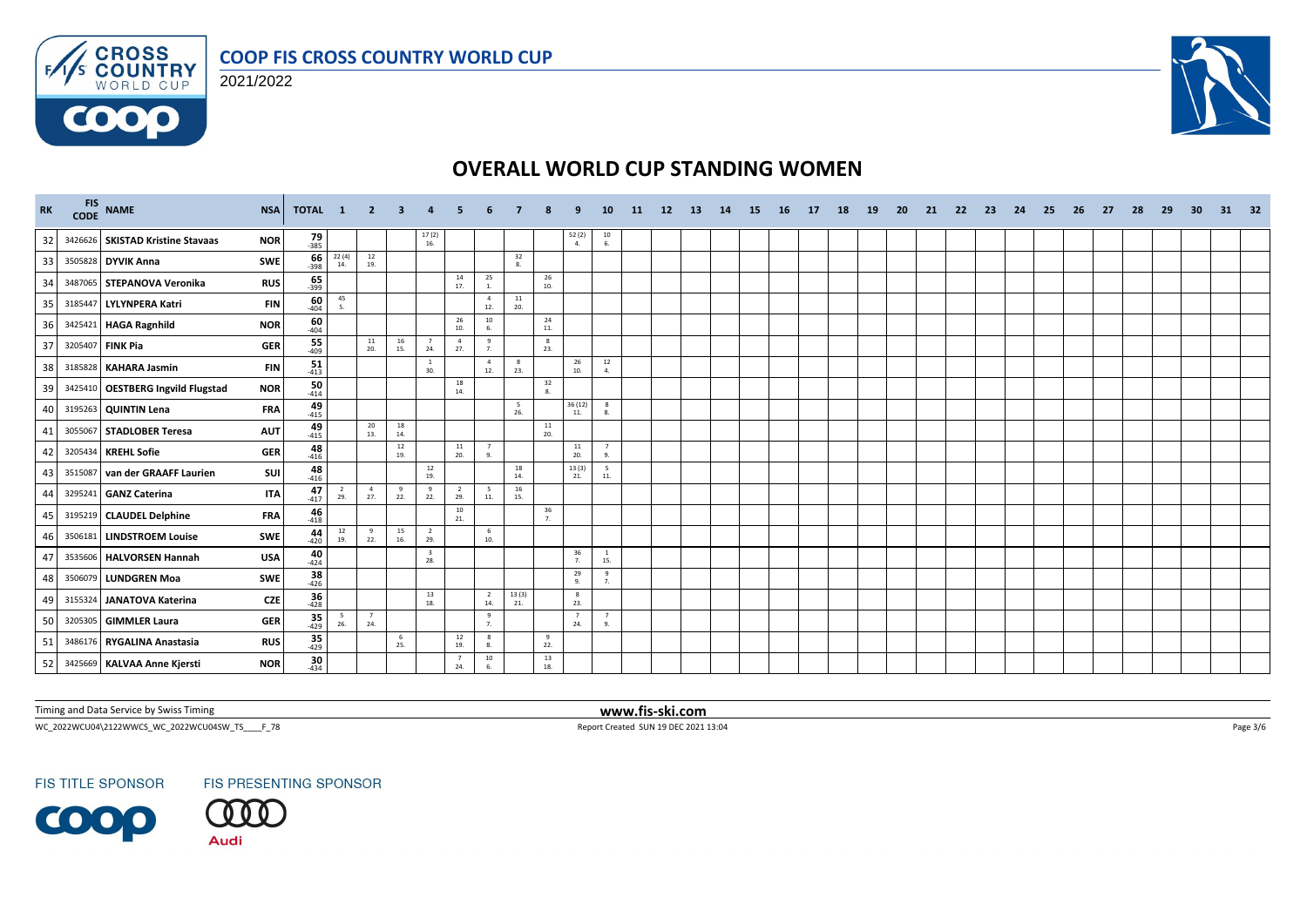



 $F/1/s$ 

6000



# **OVERALL WORLD CUP STANDING WOMEN**

| <b>RK</b> | FIS NAME                        | <b>NSA</b> | TOTAL 1              |                       | $\overline{2}$      | -3                                       |                       |                                |                                |                                |                  |                       | 10                             | -11 | 12 <sup>2</sup> | -13 | 14 | -15 | - 16 | - 17 | 18 | <b>19</b> | -20 | -21 | -22 | -23 | 24 | -25 | -26 | -27 | 28 | -29 | 30 | 31 | 32 |
|-----------|---------------------------------|------------|----------------------|-----------------------|---------------------|------------------------------------------|-----------------------|--------------------------------|--------------------------------|--------------------------------|------------------|-----------------------|--------------------------------|-----|-----------------|-----|----|-----|------|------|----|-----------|-----|-----|-----|-----|----|-----|-----|-----|----|-----|----|----|----|
| 53        | 3205491 FRAEBEL Antonia         | <b>GER</b> | $27 - 437$           |                       | $\frac{3}{28}$ .    | $\begin{array}{c} 11 \\ 20. \end{array}$ |                       |                                | $\frac{7}{9}$                  |                                | $\frac{6}{25}$ . |                       |                                |     |                 |     |    |     |      |      |    |           |     |     |     |     |    |     |     |     |    |     |    |    |    |
| 54        | 3505217 KALLA Charlotte         | SWE        | $\frac{27}{437}$     |                       | 8<br>23.            | 13<br>18.                                |                       |                                | 6<br>10.                       |                                |                  |                       |                                |     |                 |     |    |     |      |      |    |           |     |     |     |     |    |     |     |     |    |     |    |    |    |
| 55        | 3486003 VASILIEVA Lilia         | <b>RUS</b> | $27_{437}$           |                       | 10<br>21.           | 14<br>17.                                |                       | $\overline{\mathbf{3}}$<br>28. |                                |                                |                  |                       |                                |     |                 |     |    |     |      |      |    |           |     |     |     |     |    |     |     |     |    |     |    |    |    |
| 56        | 3205570 RYDZEK Coletta          | <b>GER</b> | $\frac{26}{438}$     |                       |                     |                                          |                       |                                | $7\overline{ }$<br>9.          | $\overline{2}$<br>29.          |                  | 14<br>17.             | $\frac{3}{13}$                 |     |                 |     |    |     |      |      |    |           |     |     |     |     |    |     |     |     |    |     |    |    |    |
| 57        | 3426163 MYHRE Julie             | <b>NOR</b> | $\frac{26}{438}$     |                       |                     |                                          |                       |                                |                                |                                |                  | 20<br>13.             | 6<br>10.                       |     |                 |     |    |     |      |      |    |           |     |     |     |     |    |     |     |     |    |     |    |    |    |
| 58        | 3426112 STENSETH Ane Appelkvist | <b>NOR</b> | $25 - 439$           | 10<br>21.             |                     |                                          | 14<br>17.             |                                |                                | 30.                            |                  |                       |                                |     |                 |     |    |     |      |      |    |           |     |     |     |     |    |     |     |     |    |     |    |    |    |
| 59        | 3205350 WINKLER Anne            | <b>GER</b> | $\frac{21}{443}$     |                       |                     |                                          |                       |                                |                                |                                |                  | 18<br>14.             | $\overline{\mathbf{3}}$<br>13. |     |                 |     |    |     |      |      |    |           |     |     |     |     |    |     |     |     |    |     |    |    |    |
| 60        | 3185137 KYLLOENEN Anne          | <b>FIN</b> | $20$ <sub>-444</sub> | $_{\rm 8}$<br>23.     | <sup>1</sup><br>30. |                                          |                       |                                | 11<br>5.                       |                                |                  |                       |                                |     |                 |     |    |     |      |      |    |           |     |     |     |     |    |     |     |     |    |     |    |    |    |
| 61        | 3486563 MATSOKINA Hristina      | <b>RUS</b> | $19 \atop 445$       |                       |                     |                                          | $\overline{4}$<br>27. |                                |                                | $\overline{\mathbf{3}}$<br>28. |                  | $\overline{1}$<br>30. | 11<br>5.                       |     |                 |     |    |     |      |      |    |           |     |     |     |     |    |     |     |     |    |     |    |    |    |
| 62        | 3486820 FALEEVA Anastasiya      | <b>RUS</b> | $19 - 445$           | $\overline{7}$<br>24. |                     |                                          |                       |                                | 8<br>8.                        |                                |                  |                       | $\overline{4}$<br>12.          |     |                 |     |    |     |      |      |    |           |     |     |     |     |    |     |     |     |    |     |    |    |    |
| 63        | 3426110 SMEDAAS Magni           | <b>NOR</b> | $19 - 445$           |                       |                     |                                          |                       |                                |                                |                                |                  | 13(8)<br>26.          | 6<br>10.                       |     |                 |     |    |     |      |      |    |           |     |     |     |     |    |     |     |     |    |     |    |    |    |
| 64        | 3515273 FISCHER Lea             | SUI        | 17<br>$-447$         |                       |                     |                                          |                       |                                |                                |                                |                  | 12<br>19.             | 5<br>11.                       |     |                 |     |    |     |      |      |    |           |     |     |     |     |    |     |     |     |    |     |    |    |    |
| 65        | 3295000 BROCARD Elisa           | <b>ITA</b> | 16<br>$-448$         |                       |                     |                                          | $\frac{11}{20}$       |                                | 5<br>11.                       |                                |                  |                       |                                |     |                 |     |    |     |      |      |    |           |     |     |     |     |    |     |     |     |    |     |    |    |    |
| 66        | 3425397 HARSEM Kathrine Rolsted | <b>NOR</b> | $16 \over 448$       |                       |                     |                                          | 16<br>15.             |                                |                                |                                |                  |                       |                                |     |                 |     |    |     |      |      |    |           |     |     |     |     |    |     |     |     |    |     |    |    |    |
| 67        | 3505916 SOLIN Jenny             | SWE        | $15 - 449$           |                       |                     |                                          |                       |                                | 6<br>10.                       |                                |                  |                       | $\overline{9}$<br>7.           |     |                 |     |    |     |      |      |    |           |     |     |     |     |    |     |     |     |    |     |    |    |    |
| 68        | 3486548 ISTOMINA Mariya         | <b>RUS</b> | $15 - 449$           |                       |                     | $\overline{7}$<br>24.                    |                       |                                | 8<br>8.                        |                                |                  |                       |                                |     |                 |     |    |     |      |      |    |           |     |     |     |     |    |     |     |     |    |     |    |    |    |
| 69        | 3535718 LAUKLI Sophia           | <b>USA</b> | $15$ <sub>449</sub>  |                       |                     |                                          |                       |                                | $\overline{\mathbf{3}}$<br>13. |                                | 12<br>19.        |                       |                                |     |                 |     |    |     |      |      |    |           |     |     |     |     |    |     |     |     |    |     |    |    |    |
| 70        | 3425381 SVENDSEN Anna           | <b>NOR</b> | $15 - 449$           | 15(1)<br>17.          |                     |                                          |                       |                                |                                |                                |                  |                       |                                |     |                 |     |    |     |      |      |    |           |     |     |     |     |    |     |     |     |    |     |    |    |    |
| 71        | 3435197 MARCISZ Izabela         | POL        | $\frac{15}{449}$     |                       |                     | $\overline{2}$<br>29.                    |                       |                                |                                | 13<br>18.                      |                  |                       |                                |     |                 |     |    |     |      |      |    |           |     |     |     |     |    |     |     |     |    |     |    |    |    |
| 72        | 3555052 EIDUKA Patricija        | LAT        | $14 \over 450$       |                       |                     |                                          |                       |                                |                                | 9<br>22.                       | 5<br>26.         |                       |                                |     |                 |     |    |     |      |      |    |           |     |     |     |     |    |     |     |     |    |     |    |    |    |
| 73        | 3155344 BERANOVA Tereza         | <b>CZE</b> | 13<br>$-451$         | $\frac{11}{20}$       |                     |                                          |                       |                                | $\overline{2}$<br>14.          |                                |                  |                       |                                |     |                 |     |    |     |      |      |    |           |     |     |     |     |    |     |     |     |    |     |    |    |    |

Timing and Data Service by Swiss Timing **www.fis-ski.com**

WC\_2022WCU04\2122WWCS\_WC\_2022WCU04SW\_TS\_\_\_\_F\_78 <br>
Report Created SUN 19 DEC 2021 13:04 Page 4/6

**FIS TITLE SPONSOR** 

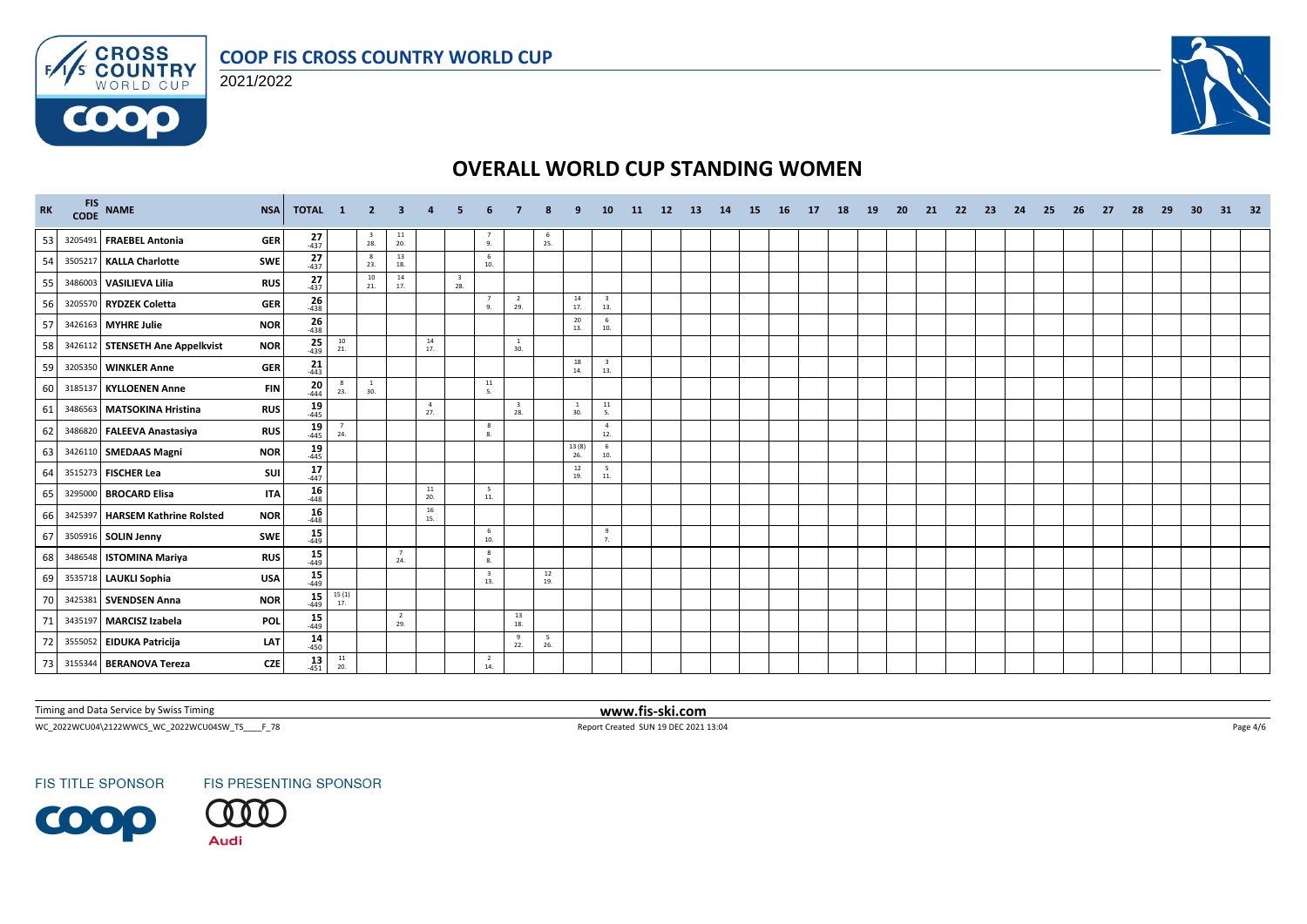





| RK |         | FIS NAME                        | <b>NSA</b><br>TOTAL 1                                                       | $\overline{\mathbf{2}}$ | $\mathbf{3}$                   | $\overline{4}$ |               |                                |                                |                                | 10                    | 11 | 12 | <b>13</b> | 14 | 15 | <b>16</b> | 17 | 18 | 19 | 20 | 21 | 22 | - 23 | 24 | - 25 | 26 | -27 | -28 | -29 | 30 | 31 | - 32 |
|----|---------|---------------------------------|-----------------------------------------------------------------------------|-------------------------|--------------------------------|----------------|---------------|--------------------------------|--------------------------------|--------------------------------|-----------------------|----|----|-----------|----|----|-----------|----|----|----|----|----|----|------|----|------|----|-----|-----|-----|----|----|------|
| 74 |         | 3486314 KIRPICHENKO Yana        | $12 - 452$<br><b>RUS</b>                                                    |                         | $\overline{4}$<br>27.          |                |               | - 8<br>8.                      |                                |                                |                       |    |    |           |    |    |           |    |    |    |    |    |    |      |    |      |    |     |     |     |    |    |      |
| 75 |         | 3506276 HANSSON Moa             | $11$<br>$453$<br>SWE                                                        |                         |                                | - 5<br>26.     |               | - 6<br>10.                     |                                |                                |                       |    |    |           |    |    |           |    |    |    |    |    |    |      |    |      |    |     |     |     |    |    |      |
| 76 |         | 3195289 DOLCI Flora             | 10<br><b>FRA</b><br>$-454$                                                  |                         |                                |                |               |                                | $\overline{2}$<br>29.          |                                | 8<br>8.               |    |    |           |    |    |           |    |    |    |    |    |    |      |    |      |    |     |     |     |    |    |      |
| 77 |         | 3105214 STEWART-JONES Katherine | 10<br>CAN<br>$-454$                                                         |                         | 10<br>21.                      |                |               |                                |                                |                                |                       |    |    |           |    |    |           |    |    |    |    |    |    |      |    |      |    |     |     |     |    |    |      |
| 78 |         | 1274580 ISHIDA Masako           | $10^{45}$<br><b>JPN</b>                                                     | $\overline{2}$<br>29.   | 8<br>23.                       |                |               |                                |                                |                                |                       |    |    |           |    |    |           |    |    |    |    |    |    |      |    |      |    |     |     |     |    |    |      |
| 79 |         | 1255374 ROPONEN Riitta-Liisa    | $\begin{array}{c}\n 8 \\  -456\n\end{array}$<br><b>FIN</b>                  |                         |                                |                |               | $\overline{4}$<br>12.          | $\overline{4}$<br>27.          |                                |                       |    |    |           |    |    |           |    |    |    |    |    |    |      |    |      |    |     |     |     |    |    |      |
| 80 |         | 3205424 HERRMANN Nadine         | $-457$<br><b>GER</b>                                                        |                         |                                |                |               | $\overline{7}$<br>9.           |                                |                                |                       |    |    |           |    |    |           |    |    |    |    |    |    |      |    |      |    |     |     |     |    |    |      |
| 81 |         | 3535703 McCABE Novie            | $rac{6}{-458}$<br><b>USA</b>                                                |                         |                                |                |               | $\overline{\mathbf{3}}$<br>13. | $\overline{\mathbf{3}}$<br>28. |                                |                       |    |    |           |    |    |           |    |    |    |    |    |    |      |    |      |    |     |     |     |    |    |      |
| 82 |         | 3515252 MEIER Alina             | 6<br>SUI<br>$-458$                                                          |                         |                                |                |               |                                |                                | 6<br>25.                       |                       |    |    |           |    |    |           |    |    |    |    |    |    |      |    |      |    |     |     |     |    |    |      |
| 83 |         | 3425863 ALNAES Anikken Gjerde   | 6<br><b>NOR</b><br>$-458$                                                   |                         |                                | 6<br>25.       |               |                                |                                |                                |                       |    |    |           |    |    |           |    |    |    |    |    |    |      |    |      |    |     |     |     |    |    |      |
| 83 |         | 3425896 THEODORSEN Silje        | $-458$<br><b>NOR</b>                                                        |                         |                                |                | - 6<br>$=25.$ |                                |                                |                                |                       |    |    |           |    |    |           |    |    |    |    |    |    |      |    |      |    |     |     |     |    |    |      |
| 85 |         | 3295157 SCARDONI Lucia          | $-459$<br><b>ITA</b>                                                        |                         |                                |                |               | $5\overline{5}$<br>$11.$       |                                |                                |                       |    |    |           |    |    |           |    |    |    |    |    |    |      |    |      |    |     |     |     |    |    |      |
| 86 |         | 3295439 di CENTA Martina        | $-459$<br><b>ITA</b>                                                        |                         |                                |                |               | 5<br>$11.$                     |                                |                                |                       |    |    |           |    |    |           |    |    |    |    |    |    |      |    |      |    |     |     |     |    |    |      |
| 87 |         | 3185702 PIIPPO Eveliina         | 460<br><b>FIN</b>                                                           |                         |                                |                |               | $\overline{4}$<br>12.          |                                |                                |                       |    |    |           |    |    |           |    |    |    |    |    |    |      |    |      |    |     |     |     |    |    |      |
| 88 |         | 3486733 GRUKHVINA Anna          | 4<br><b>RUS</b><br>$-460$                                                   |                         |                                |                |               |                                |                                |                                | $\overline{4}$<br>12. |    |    |           |    |    |           |    |    |    |    |    |    |      |    |      |    |     |     |     |    |    |      |
| 89 | 3535601 | <b>OGDEN Katharine</b>          | 4<br><b>USA</b><br>$-460$                                                   |                         | <sup>1</sup><br>30.            |                |               | $\overline{\mathbf{3}}$<br>13. |                                |                                |                       |    |    |           |    |    |           |    |    |    |    |    |    |      |    |      |    |     |     |     |    |    |      |
| 90 |         | 3205655 DANNER Alexandra        | 460<br><b>GER</b>                                                           |                         |                                |                |               |                                |                                | $\overline{4}$<br>27.          |                       |    |    |           |    |    |           |    |    |    |    |    |    |      |    |      |    |     |     |     |    |    |      |
| 91 |         | 3535791 PALMER-LEGER Sydney     | $\begin{array}{c}\n\overline{\mathbf{3}} \\ 461\n\end{array}$<br><b>USA</b> |                         |                                |                |               | $\overline{\mathbf{3}}$<br>13. |                                |                                |                       |    |    |           |    |    |           |    |    |    |    |    |    |      |    |      |    |     |     |     |    |    |      |
| 92 |         | 3105190 BROWNE Cendrine         | $\frac{3}{461}$<br>CAN                                                      |                         | $\overline{\mathbf{3}}$<br>28. |                |               |                                |                                |                                |                       |    |    |           |    |    |           |    |    |    |    |    |    |      |    |      |    |     |     |     |    |    |      |
| 93 |         | 3055108 UNTERWEGER Lisa         | $-461$<br><b>AUT</b>                                                        |                         |                                |                |               |                                |                                | $\overline{\mathbf{3}}$<br>28. |                       |    |    |           |    |    |           |    |    |    |    |    |    |      |    |      |    |     |     |     |    |    |      |
| 94 |         | 3155270 HYNCICOVA Petra         | $-462$<br><b>CZE</b>                                                        |                         |                                |                |               | $\overline{2}$<br>14.          |                                |                                |                       |    |    |           |    |    |           |    |    |    |    |    |    |      |    |      |    |     |     |     |    |    |      |

Timing and Data Service by Swiss Timing **www.fis-ski.com**

WC\_2022WCU04\2122WWCS\_WC\_2022WCU04SW\_TS\_\_\_\_F\_78 Report Created SUN 19 DEC 2021 13:04 Page 5/6

**FIS TITLE SPONSOR**